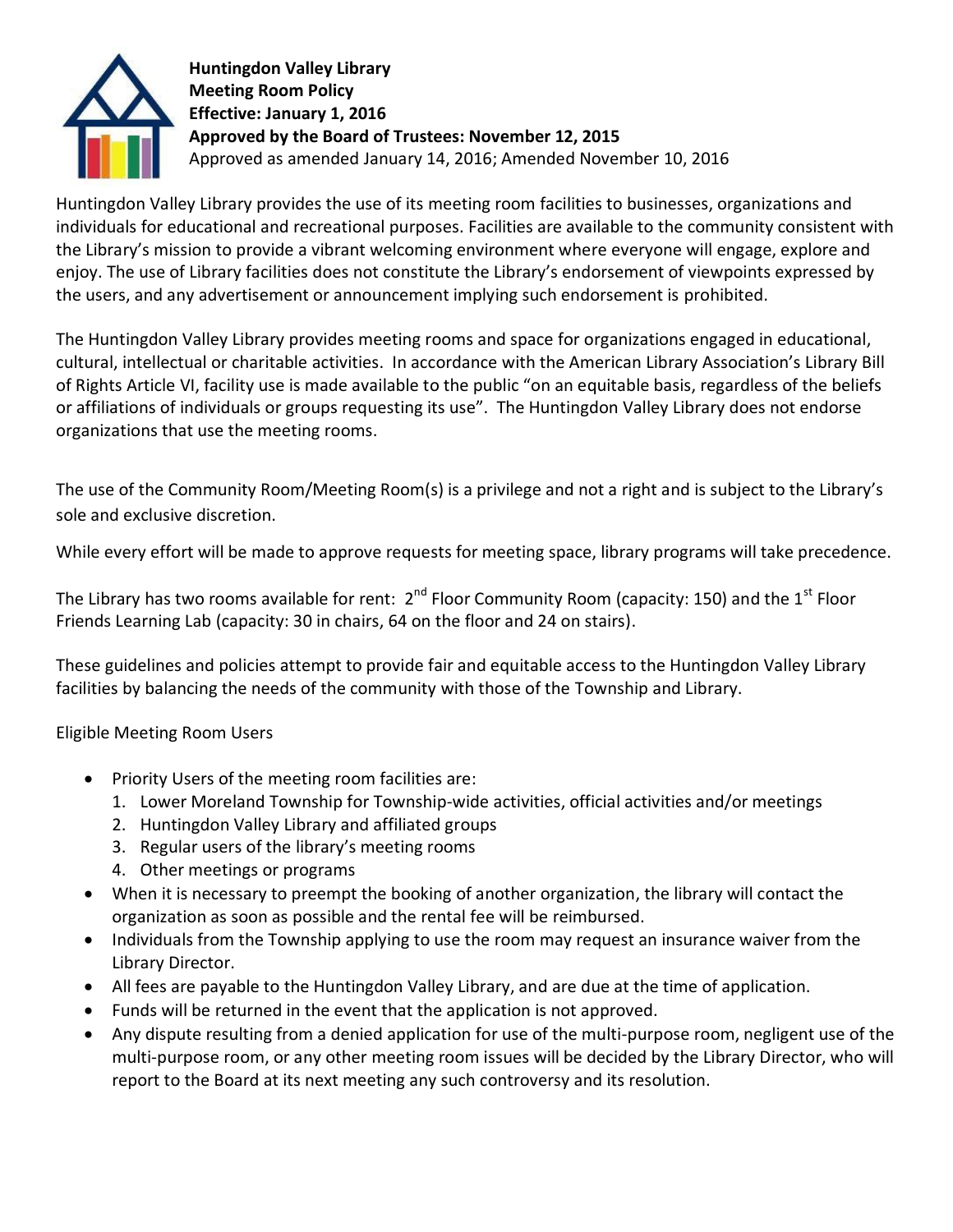Non Fee Basis:

The Library may permit the use of library facilities and meeting rooms on a non fee basis to Lower Moreland township groups or residents for infrequent and/or informal meetings as determined by the Library Director.

• Fee Basis:

The Library may permit the use of library facilities and meeting rooms on a fee basis to groups which do any of the following:

- o Charge an admission fee or a required donation for activity;
- o Restrict admission on the basis of membership;
- o Use the facility after hours of operation.

| Fees:                       | <b>Township Resident</b> |              | <b>Non-Resident</b> |                |
|-----------------------------|--------------------------|--------------|---------------------|----------------|
|                             | Nonprofit                | For-profit   | Nonprofit           | For-profit     |
| <b>Community Room</b>       | \$35/4 hrs               | \$75/4 hrs   | \$50 / 4 hrs        | $$100 / 4$ hrs |
| Each hour after 4th         | \$10                     | \$25         | \$25                | \$25           |
| Kitchen flat fee            | \$50                     | \$50         | \$75                | \$75           |
| <b>Friends Learning Lab</b> | $$35/4$ hrs              | \$50 / 4 hrs | $$45/4$ hrs         | \$75/4 hrs     |
| Each hour after 4th         | \$10                     | \$15         | \$20                | \$25           |
| Technology flat fee         | \$30                     | \$30         | \$50                | \$50           |

Using the Meeting Rooms

- Meeting Rooms may be reserved no more that ninety (90) days in advance.
- Meeting rooms may not be reserved for more than a 4-hour block without the written permission of the Library Director.
- Requests for use of either room are to be made at least one (1) week in advance by completing an application packet, available on the library's website, and submitting it to the Director or Assistant Director. All requests will be reviewed in the order of receipt of the signed and completed application packet. The packet includes:
	- o Application Form
	- o Release Form
	- o Insurance Certificate or request for a waiver
- Cancellation requires 24-hour notice, with the exception of inclement weather. In the event of a weather-related closing, the library will not remain open to accommodate meeting room use. The organization/business is responsible for checking the library's website and/or telephone greeting for news of a weather-related closing, and for notifying its members/guests that the event has been cancelled.
- Unless allowed by the Director, gatherings may be scheduled only during regular library hours of operation. All meetings should conclude 15 minutes prior to the library's closing time and all attendees must exit by the library's normal closing time.
- The Library Director, at his/her discretion, may allow use of the Community Room when the library is closed.
	- $\circ$  Keys and the key fob for after-hour use of the Community Room can be picked up at the Circulation Desk during regular business hours.
	- $\circ$  Key fob and key will unlock doors on the lower level entrance and at the top of the stairs.
	- o **The key deposit: \$100**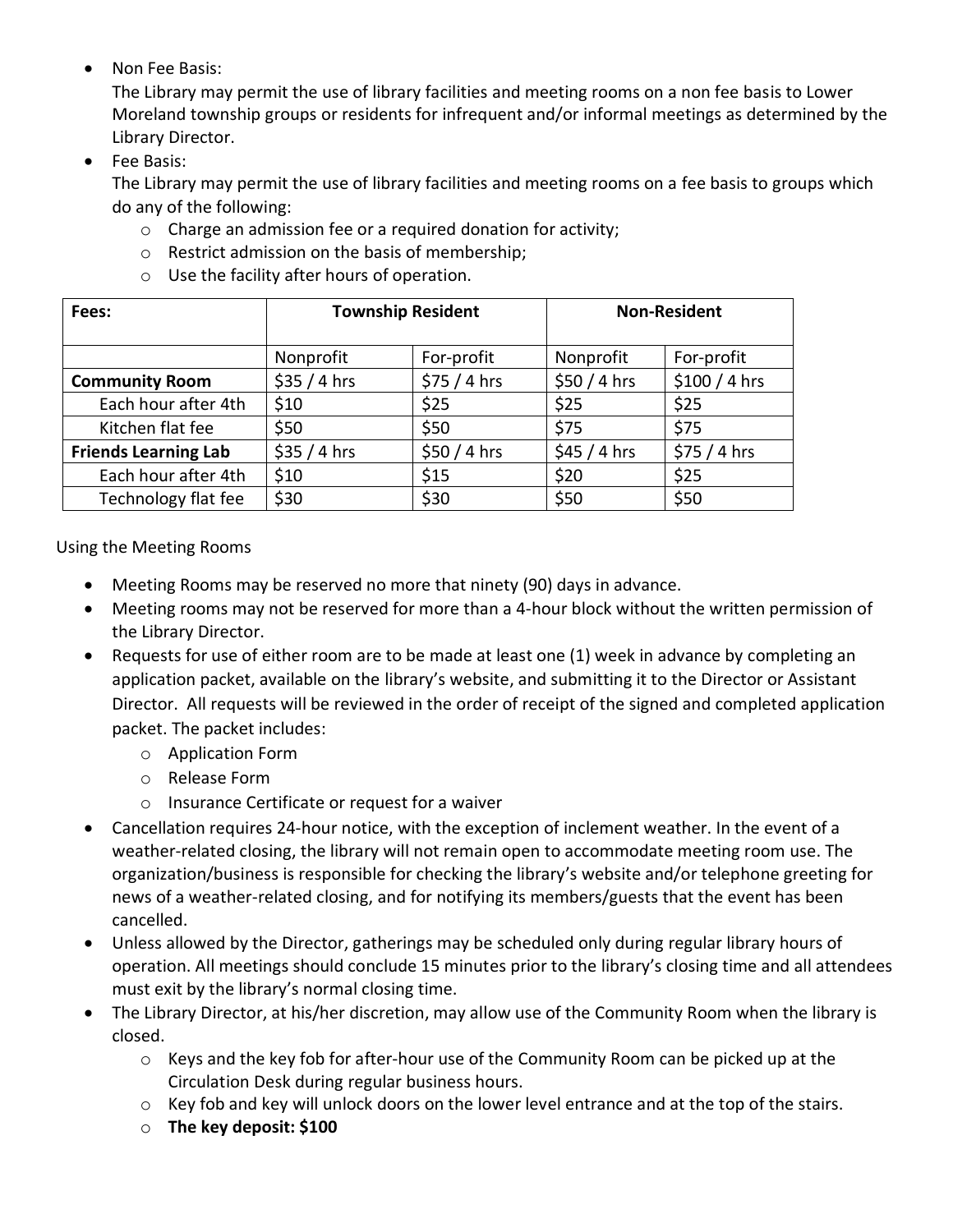- The use of the catering kitchen in the Community Room will be allowed with prior approval; the kitchen is located adjacent to the Community Room, in the foyer. The kitchen offers counter-top space, a sink, refrigerator, dishwasher and microwave oven (no oven or stove top). Users are responsible for cleaning and restoring the kitchen after each function. **Additional fees apply.**
- The use of technology in the Friends Learning Lab will be allowed with prior approval. Additional fees apply.
- Any organization/business using library meeting room space assumes responsibility for any damage to library property. This includes but is not limited to tables, chairs, computers, and AV equipment used in these rooms.
- Groups agree to be responsible for the costs of any and all security measures required to ensure the protection of program attendees, the public and Library assets or staff. These costs will include but are not limited to security personnel or other measures necessary for the protection of the Library.
- Meeting rooms must be left debris-free after each function. Users must address any spills, food refuse must be sealed in plastic trash bags and removed to the outdoor dumpster, and table tops must be clean. **Janitorial fees**, if any occur, **shall be the responsibility of the user**.
- The library staff is not at the disposal of the group. It is the responsibility of the user organization/business to provide any necessary equipment if it is not available in the meeting rooms.
- The group must make its own arrangements for a technologist and audiovisual equipment not available in the Library, and is responsible for any library equipment used.
- The organization/business is responsible for room set up, including tables and chairs.
	- o The Community Room has 120 chairs and several tables, a PA system and retractable projection screen. All other equipment is to be provided by the user.
	- o The Friends Learning Lab has 30 chairs and several tables, a podium, an AV system and retractable projection screen.

Room Guidelines:

- Consumption of alcoholic beverages, smoking, gambling, and illegal drugs are strictly prohibited in any area of the Library.
- The User agrees to comply with all other rules applicable to patrons of the Library.
- The Library is not responsible for lost, damaged or stolen articles.
- The library reserves the right to limit use to those organizations/businesses whose activities will in no way interfere with normal library operations or programs.
- The library's board of directors reserves the right to revoke permission to use the meeting rooms.
- Attendance at meetings is limited to the capacity permitted by the Fire Code, as follows:
	- o Community Room: 150
	- o Friends Learning Lab:
		- Floor: 64 and Stairs: 24
- Each group is responsible for its own publicity. Any printed publicity must include the statement "This program is not sponsored by the Huntingdon Valley Library." Publicity must not include the library telephone number.
- The name, address, and phone number of all sponsoring organizations/businesses must appear on the application form and contact information on any flyers or advertisement.
- No decorations may be attached to ceilings, walls, or woodwork.